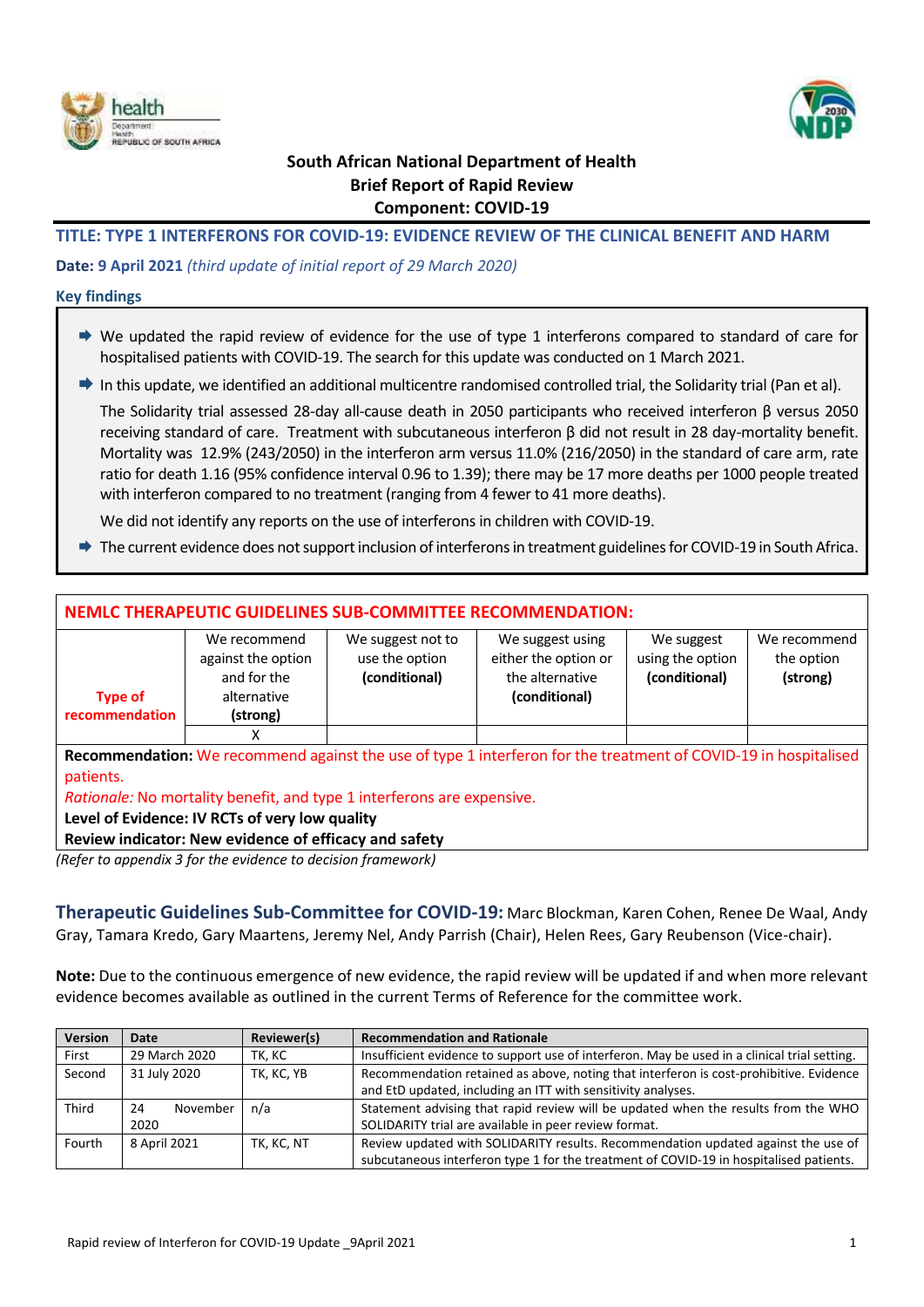## **BACKGROUND**

Effective therapeutic options to manage hospitalised patients with COVID-19 cases need to be urgently identified. Type 1 interferons have been suggested as a possible treatment for COVID-19 patients. Type 1 interferons are part of human cellular defences against viral infections. Type 1 interferons mediate suppression of viral replication; they suppress messenger RNA translation and protein synthesis. Interferons also induce changes within cells to make it more likely that the adaptive immune response can recognise infected cells. These mechanisms are also required for normal functioning of cells, which means that interferons have the potential to cause harm by interfering with normal cellular function.

Interferons have previously been investigated as treatment for other coronavirus infections. Use of recombinant interferons in combination with ribavirin was explored in MERS-CoV, with little evidence for efficacy (Kain 2020; [https://www.cdc.gov/coronavirus/mers/index.html\)](https://www.cdc.gov/coronavirus/mers/index.html). There was also no clear evidence for efficacy in treatment of SARS-CoV (Stockman 2006).

There are several reports from observational studies about use of interferons, some of which were described in our first rapid review report (Wei 2020, Wan 2020, Jiu 2020, Jun 2020, Pereda 2020). Observational cohort studies are subject to bias and confounding. Methodological limitations, including prognostically important differences in baseline characteristics between groups make it difficult to reach robust conclusions about efficacy and safety. As randomised trials of type 1 interferons versusstandard of care have now been completed, we have restricted this update of the rapid review to findings of randomised trials comparing type 1 interferon to placebo/standard of care.

**QUESTION:** Should interferons be used for managing COVID-19?

## **METHODS**

Based on an *a priori* planned rapid review method, we conducted an update to the previous rapid reviews (29 March and 31 July 2020) including systematic searching of three electronic databases: Epistemonikos, Cochrane COVID study register and COVID Living Reviews database [\(www.covid-nma.com\)](http://www.covid-nma.com/) on 1 March 2021 (see Appendix 1). Screening of records and data extraction was conducted in duplicate (KC, TK). Relevant records were extracted in a narrative table of results.

For the outcomes of mortality, duration of hospitalization, adverse events and serious adverse events we reported from the trials directly.

For the outcome progression to mechanical ventilation (WHO score 6 and above) we extracted data from the Living review found on the [www.covid-nma.com](http://www.covid-nma.com/) site. This review follows a pre-specified protocol including duplicate extraction, appraisal using the Cochrane Risk of Bias 2.0 tool and assessment of the overall quality using the Grading of Recommendations Assessment, Development and Evaluation (GRADE) approach to understand the impact of methodological issues, imprecision, heterogeneity, applicability or directness of the trial to the question, on the overall certainty of the evidence.

## **Eligibility criteria for review**

**Population:** Patients hospitalised with confirmed COVID-19, no age restriction.

**Intervention:** Type 1 interferon. No restriction on dose, frequency, or timing with respect to onset of symptoms/severity of disease.

**Comparators:** Standard of care/placebo.

**Outcomes:** Mortality; duration of hospitalisation; proportion with negative SARS-CoV-2 PCR on nasopharyngeal swab at chosen time point(s) post-diagnosis; time to negative SARS-CoV2 PCR on nasopharyngeal swab; progression to ICU admission; progression to mechanical ventilation; duration of ICU stay; duration of mechanical ventilation; adverse events, adverse reactions.

**Study designs:** Randomised controlled trials, and systematic reviews of randomised controlled trials.

## **RESULTS**

#### **Search results**

Our updated search identified 172 new records after removing 72 duplicates. Two reviewers (TK, KC) screened these,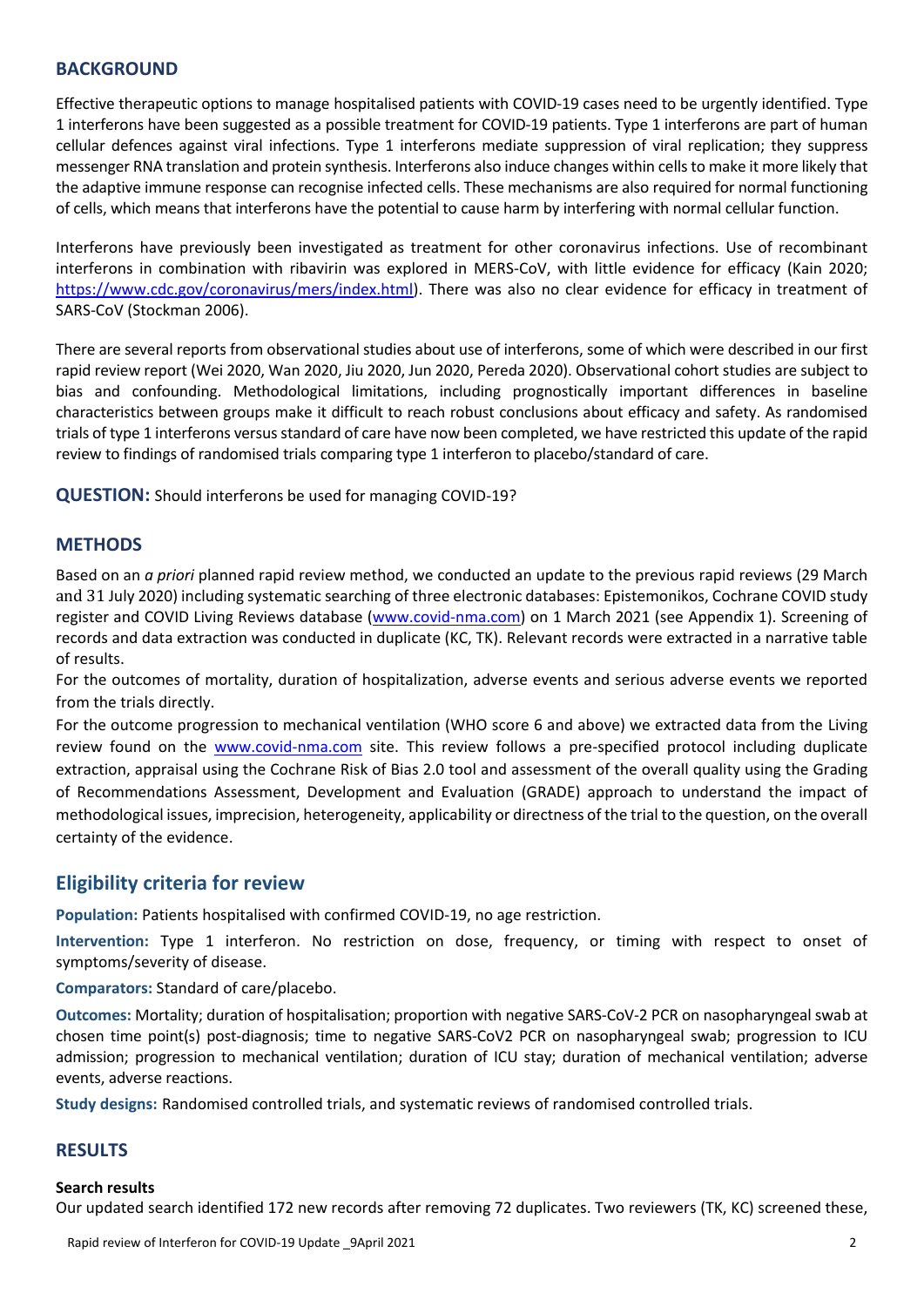identifying three trials to be added - Pan 2020 (SOLIDARITY trial); Rahmani 2020; and Monk 2020 - to the included trial in our previous review (Davoudi-Monfared 2020). A search on 14 March 2020 on [www.covid-nma.com](http://www.covid-nma.com/) found no additional trials. All four trials are included in the COVID Living Reviews database on the [www.covid-nma.com](http://www.covid-nma.com/) website.

**Table 1** reports the main characteristics and outcomes reported in the included clinical trials. **Table 2** reports the planned ongoing trials as found on the [COVID](http://www.covid-nma.com/) Living Reviews website as of 18 March 2021.

### **Description of included trials**

### **Interferon β vs Standard care/Placebo**

Three trials investigated this comparison: Pan *et al* (SOLIDARITY) is a multinational randomised controlled trial which included 11330 adults from 30 countries, of which 2063 were randomised to subcutaneous interferon β (651 in combination with lopinavir/ritonavir), and 2064 to standard of care without interferon β (low risk of bias). Davoudi-Monfared *et al*. was a randomised controlled trial conducted in hospitalised patients with severe COVID-19 in Iran, 92 participants randomised and 81 included in the analysis (high risk of bias due to selection bias and missing outcome data). Rahmani *et al* is an open label randomised trial in 80 patients in Iran (some concerns of bias due to lack of blinding and potential selective outcome reporting). See table 1 for detailed description.

### **Outcomes of interest**

o *Mortality:* In the Solidarity trial, treatment with subcutaneous interferon β did not result in 28-day mortality benefit. The modified ITT analysis included 2050 participants who received interferon β and 2050 receiving standard of care (13 participants in the interferon  $\beta$  arm and 14 in the standard of care of arm were excluded from the intention to treat analysis because no/unknown consent to follow-up).

Mortality was 12.9% (243/2050) in the interferon arm versus 11% (216/2050) in the standard of care arm, rate ratio for death 1.16 (95% confidence interval 0.96 to 1.39).

We have not included the covid-nma.com random effects meta-analysis for 28-day mortality in this update, as that analysis included Davoudi-Manfared et al, and Rahmani et al, which were assessed as having substantial risk of bias, and few mortality events.

- o *Duration of hospitalization:* Only reported in 1 trial (Davoudi-Monfared et al) Length of hospital stay (days ± SD) was similar IFN arm  $14.80 \pm 8.45$  vs 12.25 in the standard of care arm  $\pm 7.48$ , p= 0.69.
- o *Duration of viraemia:* not reported.
- o *Duration of ICU stay:* not reported
- o *Progression to mechanical ventilation (WHO ordinal scale 6 or above):* 10/83 in the IFN group compared to 22/82 in the control group RR 0.46 (95% CI 0.24 to 0.90). Two trials included: Rahmani et al, Davoudi-Monfared et al)
- o *Adverse events:*
	- *Solidarity trial (Pan et al):* adverse events not reported
	- *Interferon vs standard of care (Rahmani):* Injection site reactions 2 (6%) vs 0, flu-like syndrome 4 (12%) vs 0, ARDS 6 (18%) vs 2 (6%), secondary infections/ septic shock 1 (3%) vs 4 (12%), AKI 3 (9%) vs 4 (12%), AHI 2 (6%) vs 5 (15%).
	- *Interferon vs standard of care (Davoudi Monfared):* Acute kidney injury 12 (29%) vs 11 (28%), p=0.58, nosocomial infections 11 (26%) vs 5 (13%) p=0.09, septic shock 10 (24%) vs 7 (18%), p=0.35, hepatic failure 5 (12%) vs 9 (23%), p=0.15, DVT 1 (2%) vs 0, p=0.51, hypersensitivity reactions 1 (2%) vs 0 p=0.51, IFN-related injection reactions 8(19%) vs 0, neuropsychiatric problems 4 (10%) vs 0 p=0.06, indirect hyperbilirubinemia 1 (2%) vs 1 (3%) p= 0.73)
- o *Serious adverse events/reactions:* not specifically reported.

#### **Inhaled nebulised interferon beta-1a vs Placebo**

Monk *et al* is a randomised controlled, double blind trial in 101 hospitalised patients in the United Kingdom.

#### **Outcomes of interest**

- *Mortality:* up to 28 days no deaths in intervention group, 3 in SOC group
- *Duration of hospitalization:* Not reported

Rapid review of Interferon for COVID-19 Update 9April 2021 3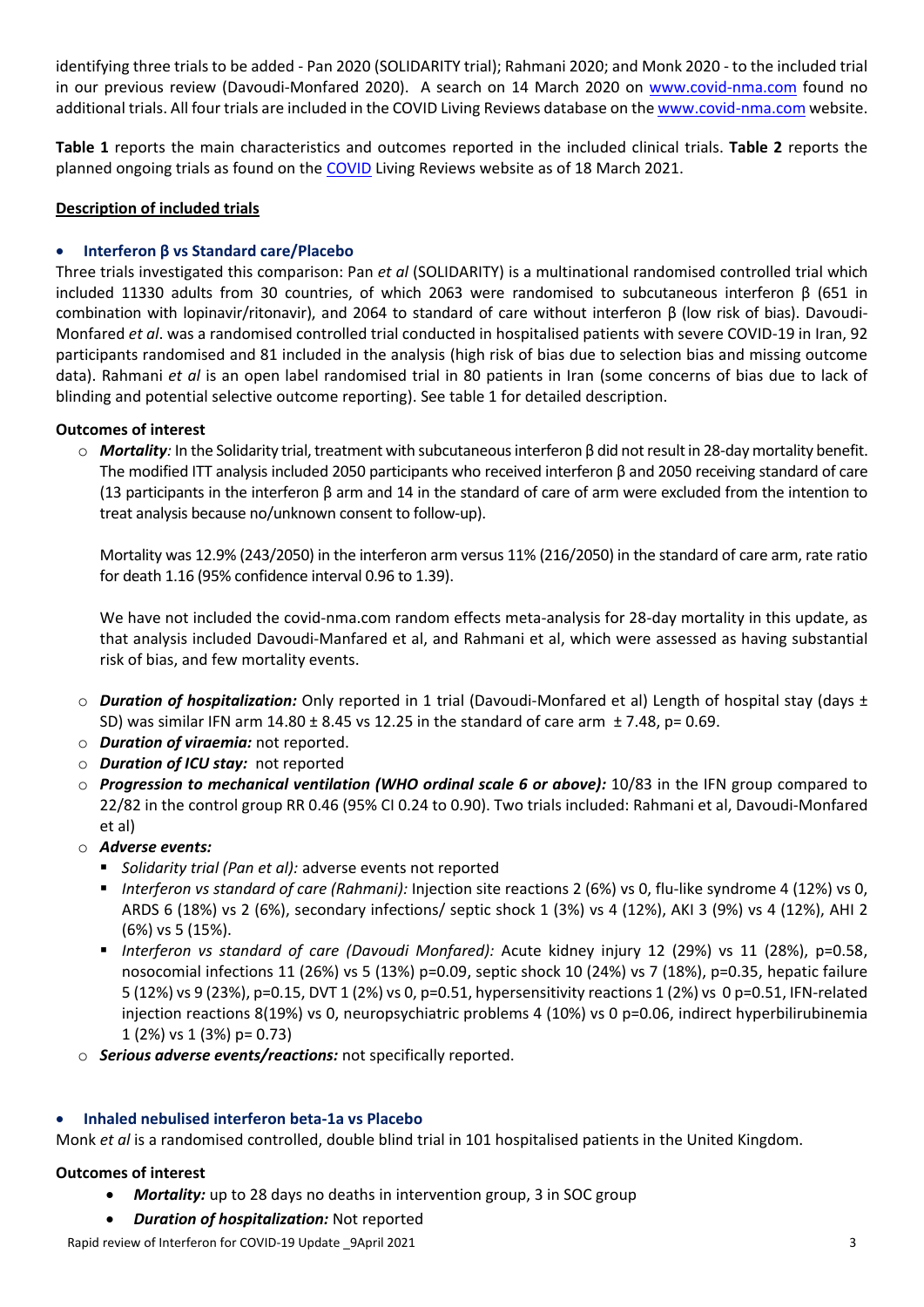- *Duration of viraemia:* not reported.
- *Duration of ICU stay:* not reported
- *Progression to mechanical ventilation (WHO ordinal scale 6 or above):* Placebo group, 5 (10%) participants underwent intubation/ died between the first dose and day 15 or 16 versus 3 (6%) in the intervention group.
- *Adverse events:*Treatment-related treatment-emergent adverse event: 7(15%) with intervention (cough (2), decreased oxygen saturation (1), diarrhoea (1), dry throat (1), oral pain (1), night sweats (1), tremor (1)) versus 2 (4%) SOC.
- *Serious adverse events:* Serious treatment emergent adverse events 7 (15%) vs 14 (28%). None assessed by investigators as being caused by intervention.

## **CONCLUSION**

In this update of the rapid review, we included four RCTs including the multi-national SOLIDARITY trial. We found no studies in children. Based on the available data, we recommend against the inclusion of type 1 interferons in treatment guidelines for COVID-19 in South Africa.

**Reviewers:** Tamara Kredo, Karen Cohen, Ntombifuthi Blose

**Declaration of interests:** TK (Cochrane South Africa, South African Medical Research Council; Division of Clinical Pharmacology, Stellenbosch University; South African GRADE Network), KC (Division of Clinical Pharmacology, Department of Medicine, Groote Schuur Hospital, University of Cape Town), NB (School of Public Health, University of Cape town) have no interests to declare in respect of interferon therapy for COVID-19.

## **REFERENCES**

- 1. Kain T, Lindsay PJ, Adhikari NKJ, Arabi YM, Van Kerkhove MD, Fowler RA. Pharmacologic treatments and supportive care for Middle East respiratory syndrome. Emerg Infect Dis. 2020 Jun [29 March 2020][. https://doi.org/10.3201/eid2606.200037](https://doi.org/10.3201/eid2606.200037)
- 2. Stockman LJ, Bellamy R, Garner P (2006) SARS: Systematic Review of Treatment Effects. PLoS Med 3(9): e343. <https://doi.org/10.1371/journal.pmed.0030343>
- 3. Wei R, Zheng N, Jiang X, Ma C, Xu X, Liu S, et al. Early antiviral therapy of abidor combined with lopinavir/ritonavir and recombinant interferonα-2b in patients with novel coronavirus pneumonia in Zhejiang: A multicenter and prospective study. Chinese Journal of Clinical Infectious Diseases. 13(00), e010-e010 - March 2020[. https://doi.org/10.3760/cma.j.cn115673-](https://doi.org/10.3760/cma.j.cn115673-20200224-00069) [20200224-00069](https://doi.org/10.3760/cma.j.cn115673-20200224-00069)
- 4. Wan S, Xiang Y, Fang W, Zheng Y, Li B, Hu Y, et al. Clinical features and treatment of COVID-19 patients in northeast Chongqing. J Med Virol. 2020 Jul;92(7):797-806[. https://pubmed.ncbi.nlm.nih.gov/32198776/](https://pubmed.ncbi.nlm.nih.gov/32198776/)
- 5. Liu I, Gao J-y. Clinical characteristics of 51 patients discharged from hospital with COVID-19 in Chongqing, China. MedRxiv, February 2020. <https://www.medrxiv.org/content/10.1101/2020.02.20.20025536v1>
- 6. Jun C, Yun L, Xiuhong X, Ping L, Feng L, Tao L, et al. Efficacies of lopinavir/ritonavir and abidol in the treatment of novel coronavirus pneumonia. Chinese Journal of Infectious Diseases. 2020;38(00):E008-E. [https://search.bvsalud.org/global](https://search.bvsalud.org/global-literature-on-novel-coronavirus-2019-ncov/resource/fr/covidwho-2339)[literature-on-novel-coronavirus-2019-ncov/resource/fr/covidwho-2339](https://search.bvsalud.org/global-literature-on-novel-coronavirus-2019-ncov/resource/fr/covidwho-2339)
- 7. Pereda R, Gonzalez D, Rivero H, Rivero J, Perez A, Lopez LdR, et al. Therapeutic effectiveness of interferon-alpha2b against COVID-19: the Cuban experience. medRxiv. 2020:2020.05.29.20109199. doi[: https://doi.org/10.1101/2020.05.29.20109199](https://doi.org/10.1101/2020.05.29.20109199)
- 8. Davoudi-Monfared E, Rahmani H, Khalili H, Hajiabdolbaghi M, Salehi M, Abbasian L, et al. A Randomized Clinical Trial of the Efficacy and Safety of Interferon β-1a in Treatment of Severe COVID-19. Antimicrob Agents Chemother. 2020 Aug 20;64(9):e01061-20.<https://pubmed.ncbi.nlm.nih.gov/32661006/>
- 9. WHO Solidarity Trial Consortium, Pan H, Peto R, Henao-Restrepo AM, Preziosi MP, Sathiyamoorthy V, Abdool Karim Q, et al. Repurposed Antiviral Drugs for Covid-19 - Interim WHO Solidarity Trial Results. N Engl J Med. 2021 Feb 11;384(6):497-511. <https://pubmed.ncbi.nlm.nih.gov/32862111/>
- 10. Rahmani H, Davoudi-Monfared E, Nourian A, Khalili H, Hajizadeh N, Jalalabadi NZ, et al. Interferon β-1b in treatment of severe COVID-19: A randomized clinical trial. International Immunopharmacology. 2020;88:106903. <https://pubmed.ncbi.nlm.nih.gov/32862111/>
- 11. Monk PD, Marsden RJ, Tear VJ, Brookes J, Batten TN, Mankowski M, et al. Safety and efficacy of inhaled nebulised interferon beta-1a (SNG001) for treatment of SARS-CoV-2 infection: a randomised, double-blind, placebo-controlled, phase 2 trial. The Lancet Respiratory Medicine. 2021;9(2):196-206. <https://pubmed.ncbi.nlm.nih.gov/33189161/>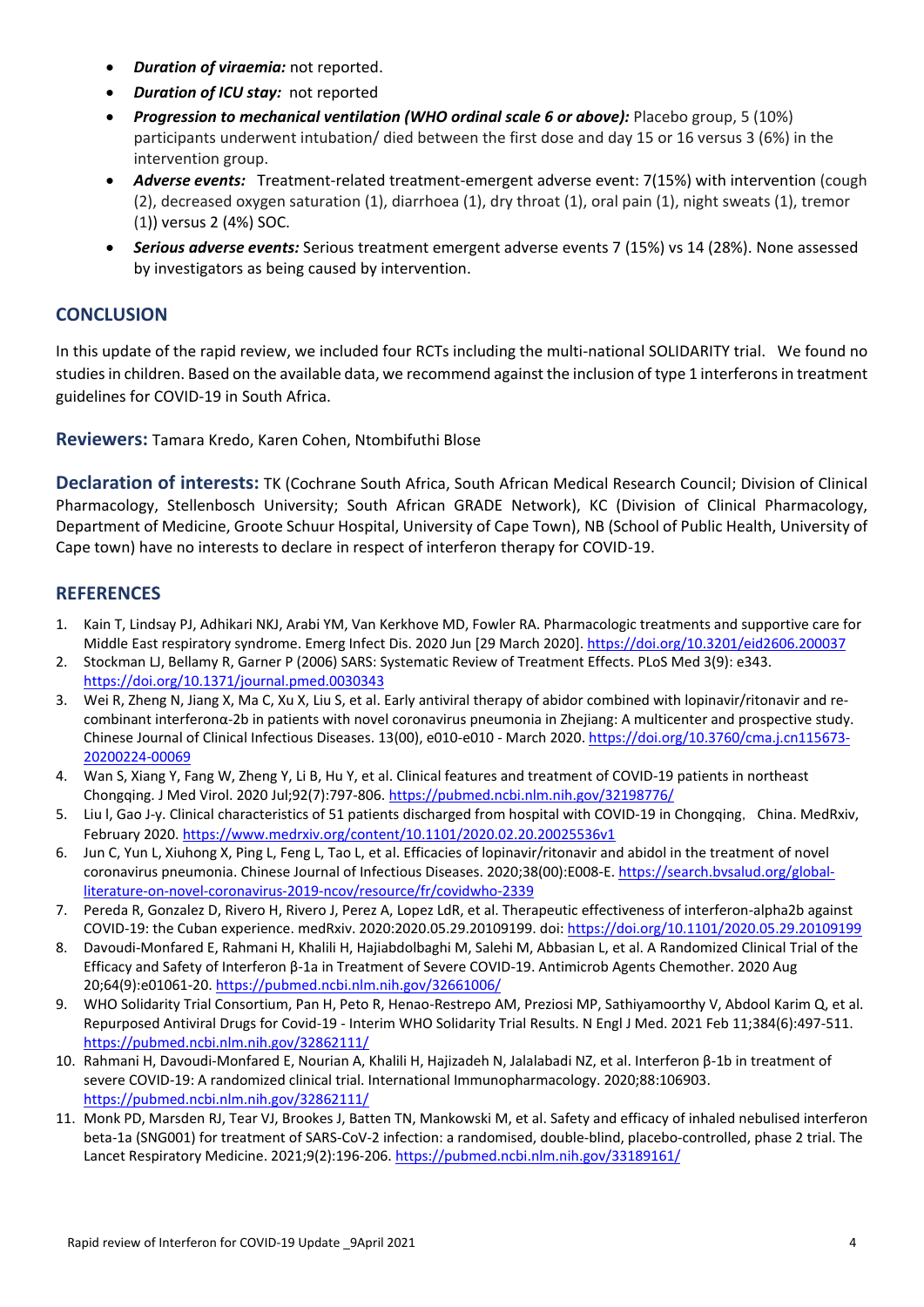## **Table 1. Characteristics of included trials**

| <b>Citation</b>           | <b>Study design</b>                | <b>Population</b>                        | <b>Treatment</b>           | <b>Main findings</b>                                 | Risk of Bias assessment                    |
|---------------------------|------------------------------------|------------------------------------------|----------------------------|------------------------------------------------------|--------------------------------------------|
| Monk et al,               | Randomized double-blinded          | Participants were hospitalised with      | Nebulised interferon       | 48 (intervention) and 50 (placebo) were analysed     | Risk of Bias 2.0 (www.covid-nma.com),      |
| Safety and efficacy of    | placebo-controlled phase 2         | COVID-19                                 | beta-1a (6 MIU in 0.65     | using the ITT method.                                | The overall risk of bias reported was      |
| inhaled nebulised         |                                    |                                          | mL of solution)            |                                                      | <b>Some concerns</b>                       |
| interferon beta-1a        | Setting: Nine UK states            | N = 101 participants (IFN=50,            | Co-Intervention:           | 66 (67%) patients required oxygen                    | (i) Randomisation - Quote: "Patients       |
| (SNG001) for treatment    | Follow-up duration: 28 days        | placebo=51)                              | Standard care. Duration:   | supplementation at baseline: 29 in the placebo       | were randomised to one of two              |
| of SARS-CoV-2 infection:  |                                    |                                          | 14 days                    | group and 37 in the intervention group.              | treatment groups (SNG001 or placebo)       |
| a                         | Primary outcome: Change in         | 101 randomized, 98 analyzed              |                            |                                                      | in a 1:1 ratio according to a prespecified |
| randomized, double-       | condition measured using the       |                                          | Control: Placebo (0.65 mL  | Patients receiving the intervention had greater      | randomisation schedule in addition to      |
| blind, placebo-           | WHO 9 point Ordinal Scale for      | 58 males, 40 females                     | of solution). Duration: 14 | odds of improvement on the OSCI scale (odds ratio    | standard of care"                          |
| controlled, phase 2 trial | Clinical Improvement during the    | Severity: Mild: n=32, Moderate: n=64,    | days                       | 2.32 [95% CI 1.07-5.04]; p=0.033) on day 15 or 16    | "Simple randomisation was done             |
|                           | dosing period [Time Frame: Day     | Severe: n=2 Critical: n=0                |                            | and were more likely than those receiving placebo    | manually by use of sealed envelopes,       |
|                           | 1 to Days 15 and 28 ] in the ITT   |                                          |                            | to recover to an OSCI score of 1 (no limitation of   | with trained clinical research staff       |
|                           | population (all participants who   | Placebo: Mean (SD) age at inclusion:     |                            | activities) during treatment (hazard ratio 2.19 [95% | assigning the patient the next available   |
|                           | received at lease 1 dose of study  | 56.5 (11.9) years. Hypertension 11/27    |                            | CI 1.03-4.69]; p=0.043).                             | randomisation number on the                |
|                           | drug)                              | (41%), Chronic lung condition 12/27      |                            |                                                      | randomisation list."                       |
|                           |                                    | (44%), CVD 8/27 (30%), Diabetes 9/27     |                            | Placebo group, five (10%) patients either            | Comment: Allocation sequence               |
|                           | Secondary outcomes: Change in      | (33%), Cancer 1/27 (4%)                  |                            | underwent intubation or died (OSCI ≥6) between       | generation not reported. Allocation        |
|                           | the Breathlessness, Cough And      |                                          |                            | the first dose and day 15 or 16 versus three (6%) in | concealment not fully reported.            |
|                           | Sputum Scale (BCSS) score and      | IFN: Mean (SD) age at inclusion: 57      |                            | the SNG001 group. No significant difference          | (ii) Missing outcome data - Comment:       |
|                           | the safety and tolerability of the | (14.6) years. Hypertension 18/26         |                            | between treatment groups in the odds of              | 101 randomised; 98 analysed.               |
|                           | investigational drug.              | (69%), Chronic lung condition 11/26      |                            | intubation or the time to intubation or death        | Up to 29% missing data in the              |
|                           |                                    | (42%), CVD 5/36 (19%), Diabetes 3/26     |                            |                                                      | intervention group (15/51) and 22% in      |
|                           |                                    | (12%), Cancer 3/36 (12%)                 |                            | Day 16: 33 (69%) of 48 patients in the placebo       | the control group (11/50) were imputed     |
|                           |                                    |                                          |                            | group and 35 (73%) of 48 patients in the SNG001      | using the last-observation-carried-        |
|                           |                                    | Inclusion criteria:1) Positive for SARS- |                            | group discharged from hospital By day 28, 39 (81%)   | forward method.                            |
|                           |                                    | CoV-2 (RT-PCR, or point-of-care viral    |                            | of 48 patients discharged in the SNG001 group vs     | Risk assessed to be some concerns for      |
|                           |                                    | infection test in the presence of        |                            | 36 (75%) of 48 in the placebo group. No significant  | the outcomes: Mortality. Incidence of      |
|                           |                                    | strong clinical suspicion of SARS-CoV-   |                            | difference between treatment groups in the odds      | clinical improvement. Incidence of WHO     |
|                           |                                    | 2 infection; 2) Male or female, ≥18      |                            | of hospital discharge or time to hospital discharge  | score 6 and above. Incidence of WHO        |
|                           |                                    | years of age; 3) Admitted to hospital    |                            | Treatment emergent adverse event 26 (54%)            | score 7 and above. Time to WHO score       |
|                           |                                    | due to the severity of their COVID-19    |                            | intervention versus 30 (60%) placebo. The most       | 6 and above. Time to WHO score 7 and       |
|                           |                                    | disease: High temperature and/or         |                            | frequently reported treatment-emergent adverse       | above. Adverse events. Serious adverse     |
|                           |                                    | new continuous cough, loss or change     |                            | event was headache (seven [15%] patients in the      | events.                                    |
|                           |                                    | to sense of smell and/or taste; 4)       |                            | SNG001 group and five [10%] in the placebo           | (iii) Selection of the reported results -  |
|                           |                                    | Provided informed consent; 5)            |                            | group).                                              | Comment: The protocol and statistical      |
|                           |                                    | Hospitalised female patients had to      |                            |                                                      | analysis plan were available. There were   |
|                           |                                    | be ≥1 year post-menopausal,              |                            | Serious treatment emergent adverse events 7          | some differences in outcomes               |
|                           |                                    | surgically sterile, or using an          |                            | (15%) vs 14 (28%). Most common serious adverse       | measured and reported between the          |
|                           |                                    | acceptable method of contraception.      |                            | events were related to COVID-19: respiratory         | published article, study protocol and      |
|                           |                                    |                                          |                            | failure (three [6%] patients in the SNG001 group vs  | trial registry.                            |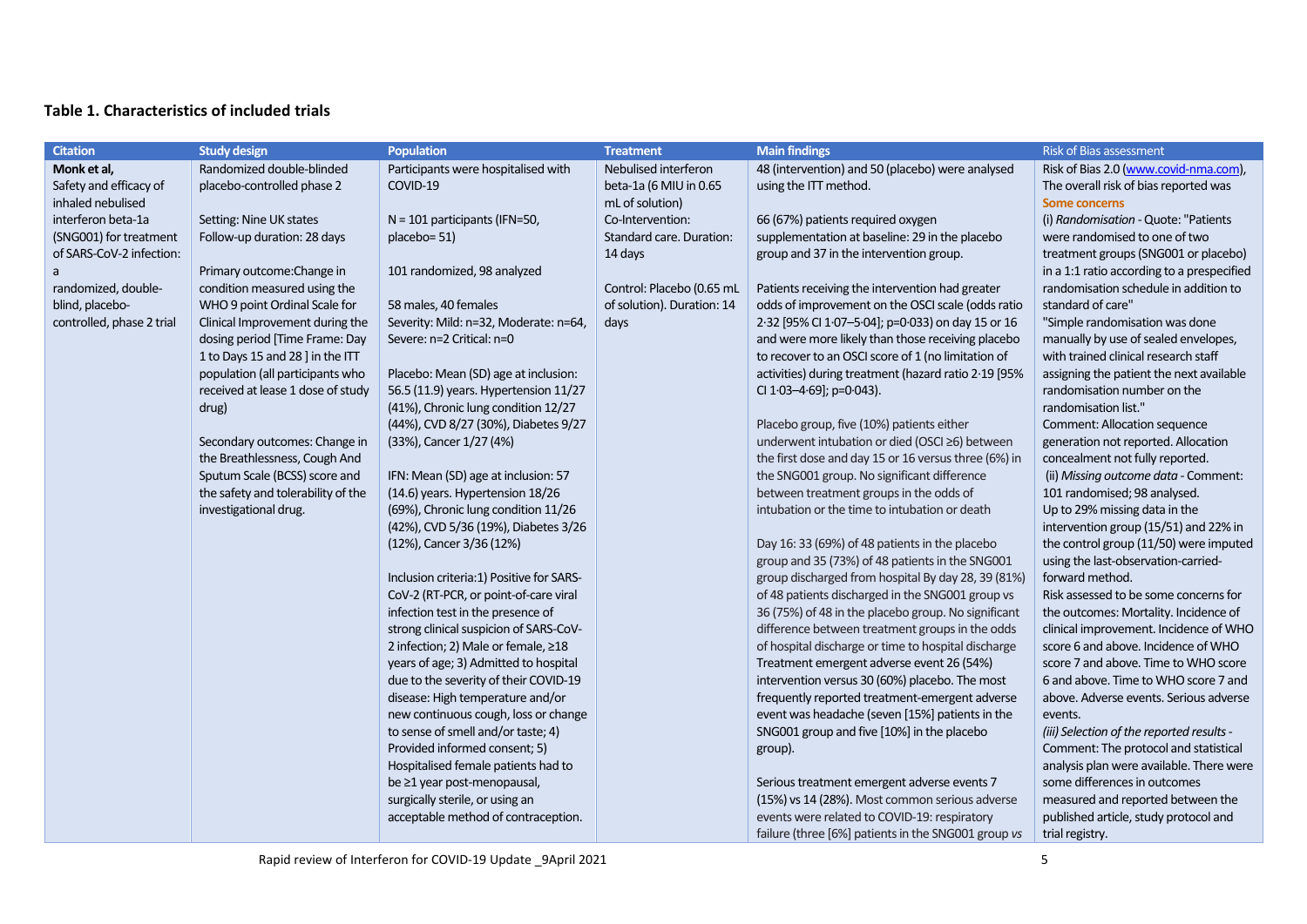|                                                                                                                                  |                                                                                                                                                                                                                                                                                                             | Exclusion criteria:1) Any condition,<br>that in the opinion of the Investigator,<br>constituted a risk or a<br>contraindication for the participation;<br>2) Current or previous participation in<br>another clinical trial where the patient<br>had received a dose of an<br>Investigational Product containing<br>small molecules within 30 days or 5<br>half-lives (whichever was longer) prior<br>to entry into this study or containing<br>biologicals within 3 months prior to<br>entry into this study; 3) Ventilated or<br>in intensive care; 4) Inability to use a<br>nebuliser with a mouthpiece; 5)<br>History of hypersensitivity to natural<br>or recombinant IFN- $\beta$ or to any of the<br>excipients in the drug preparation; 6)<br>Females who were breast-feeding,<br>lactating, pregnant or intending to<br>become pregnant. |                                                                                                                                                                                                                                                                                                                                                                                       | six [12%] in the placebo group) and pneumonia<br>(three [6%] vs three [6%]). All serious adverse<br>events considered unlikely be related /not related<br>to study treatment.<br>Treatment-related treatment-emergent adverse<br>event: 7(15%) with SNG001 versus 2 (4%) SOC.<br>SNG001 group: Cough in 2 (4%) decreased oxygen<br>saturation (1), diarrhoea (1), dry throat (1), oral<br>pain (1), night sweats (1), tremor (1).<br>There were three deaths in the placebo group and<br>none in the intervention group"                                                                                                                                                                                                                        | Risk assessed to be low for the<br>outcomes: Mortality. Adverse events.<br>Serious adverse events.<br>Risk assessed to be some concerns for<br>the outcomes: Incidence of clinical<br>improvement. Incidence of WHO score<br>6 and above (OSCI ≥5). Time to WHO<br>score 6 and above. Incidence of WHO<br>score 7 and above (OSCI ≥6). Time to<br>WHO score 7 and above (OSCI $\geq$ 6).                                                                                                                                                                                                                                                           |
|----------------------------------------------------------------------------------------------------------------------------------|-------------------------------------------------------------------------------------------------------------------------------------------------------------------------------------------------------------------------------------------------------------------------------------------------------------|---------------------------------------------------------------------------------------------------------------------------------------------------------------------------------------------------------------------------------------------------------------------------------------------------------------------------------------------------------------------------------------------------------------------------------------------------------------------------------------------------------------------------------------------------------------------------------------------------------------------------------------------------------------------------------------------------------------------------------------------------------------------------------------------------------------------------------------------------|---------------------------------------------------------------------------------------------------------------------------------------------------------------------------------------------------------------------------------------------------------------------------------------------------------------------------------------------------------------------------------------|-------------------------------------------------------------------------------------------------------------------------------------------------------------------------------------------------------------------------------------------------------------------------------------------------------------------------------------------------------------------------------------------------------------------------------------------------------------------------------------------------------------------------------------------------------------------------------------------------------------------------------------------------------------------------------------------------------------------------------------------------|----------------------------------------------------------------------------------------------------------------------------------------------------------------------------------------------------------------------------------------------------------------------------------------------------------------------------------------------------------------------------------------------------------------------------------------------------------------------------------------------------------------------------------------------------------------------------------------------------------------------------------------------------|
| Pan et al (SOLIDARITY),<br><b>Repurposed Antiviral</b><br>Drugs for Covid-19 -<br>Interim WHO Solidarity<br><b>Trial Results</b> | Randomized controlled trial,<br>Unblinded (1:1)<br>Setting: Multicenter /<br>Multinational (30)<br>Follow-up: 28 days                                                                                                                                                                                       | $N = 4127$ participants<br>IFN: n=2063, SOC n= 2064. 11 333<br>entered the trial, 64 (0.6%) had no<br>consent to follow up leaving 11 266 in<br>the intent-to-treat analysis.                                                                                                                                                                                                                                                                                                                                                                                                                                                                                                                                                                                                                                                                     | Remdesivir n = 2750,<br>Hydroxychloroquine<br>n=954, lopinavir w/o IFN<br>n=1411, IFN including IFN<br>and lopinavir n = 2063,<br>and no drug/control n=                                                                                                                                                                                                                              | Intention to treat analysis.<br>Deaths were at a median of day 8 (IQR, 4 to 14),<br>and discharges were at a median of day 8 (IQR, 5 to<br>12). There were 1253 in-hospital deaths (the<br>primary outcome, including those before and after                                                                                                                                                                                                                                                                                                                                                                                                                                                                                                    | Risk of Bias 2.0 (www.covid-nma.com),<br>The overall risk of bias reported was<br>Low<br>(i) Randomization - "Trial procedures<br>were minimal but rigorous, with data<br>entry through a cloud-based Good                                                                                                                                                                                                                                                                                                                                                                                                                                         |
|                                                                                                                                  | Primary outcome: All-cause<br>mortality, subdivided by the<br>severity of disease at the time of<br>randomization, measured using<br>patient records throughout the<br>study. / In-hospital mortality<br>Secondary outcomes: The<br>initiation of mechanical<br>ventilation and hospitalization<br>duration | $N = 4127$<br>Age: <50 yr n=3995 (35%), 50-69 yr n=<br>5125 (45%), ≥70 yr n=2146 (19%)<br>Overall, 81% were younger than 70<br>years of age, 6985 (62%) were male,<br>2768 (25%) had diabetes, 2337 (21%)<br>had heart disease, 635 (6%) had<br>chronic lung disease, 529 (5%) had<br>asthma, 15 (%) had chronic liver<br>disease, 916 (8%) were already<br>receiving ventilation, and 7002 (62%)<br>underwent randomization on days 0<br>or $1$ .<br>Inclusion criteria: Age ≥18 years,<br>hospitalized with a diagnosis of                                                                                                                                                                                                                                                                                                                      | 4088<br>Intervention: Interferon<br>beta-1a (44 mcg).<br>Three doses over 6 days<br>(the day of<br>randomization and days 3<br>and 6) of 44 $\mu$ g of<br>subcutaneous interferon<br>beta-1a; where IV<br>interferon was available,<br>patients receiving high-<br>flow oxygen, ventilation,<br>or extracorporeal<br>membrane oxygenation<br>(ECMO) were instead to<br>be given 10 µg | day 28). The Kaplan-Meier risk of in-hospital death<br>to day 28 was 11.8%; a few in-hospital deaths<br>occurred later. This risk was associated with several<br>factors, particularly age (20.4% if ≥70 years and<br>6.2% if <50 years) and ventilation status (39.0% if<br>the patient was already receiving ventilation and<br>9.5% otherwise).<br>Death: 243 of 2050 patients receiving interferon<br>and in 216 of 2050 receiving its control (rate ratio,<br>1.16; 95% CI, 0.96 to 1.39; $P = 0.11$ ). Unstratified<br>comparisons yielded similarly null findings, as did<br>analyses that excluded patients receiving<br>glucocorticoids and multivariable sensitivity<br>analyses that estimated trial drug effects<br>simultaneously. | Clinical Practice-compliant clinical data<br>management system that recorded<br>demographic characteristics, respiratory<br>support, coexisting illnesses, and local<br>availability of trial drugs before<br>generating the treatment assignment."<br>Allocation sequence concealed.<br>(ii) Deviations from intervention -<br>Comment: Unblinded study (patients<br>and physicians) Antivirals,<br>corticosteroids and biologics were<br>reported and balanced.<br>Data were analyzed using intention-to-<br>treat analysis.<br>(iii) Missing outcome data - Comment:<br>4127 patients randomized, 4100<br>patients analyzed. Data available for |

Rapid review of Interferon for COVID-19 Update \_9April 2021 6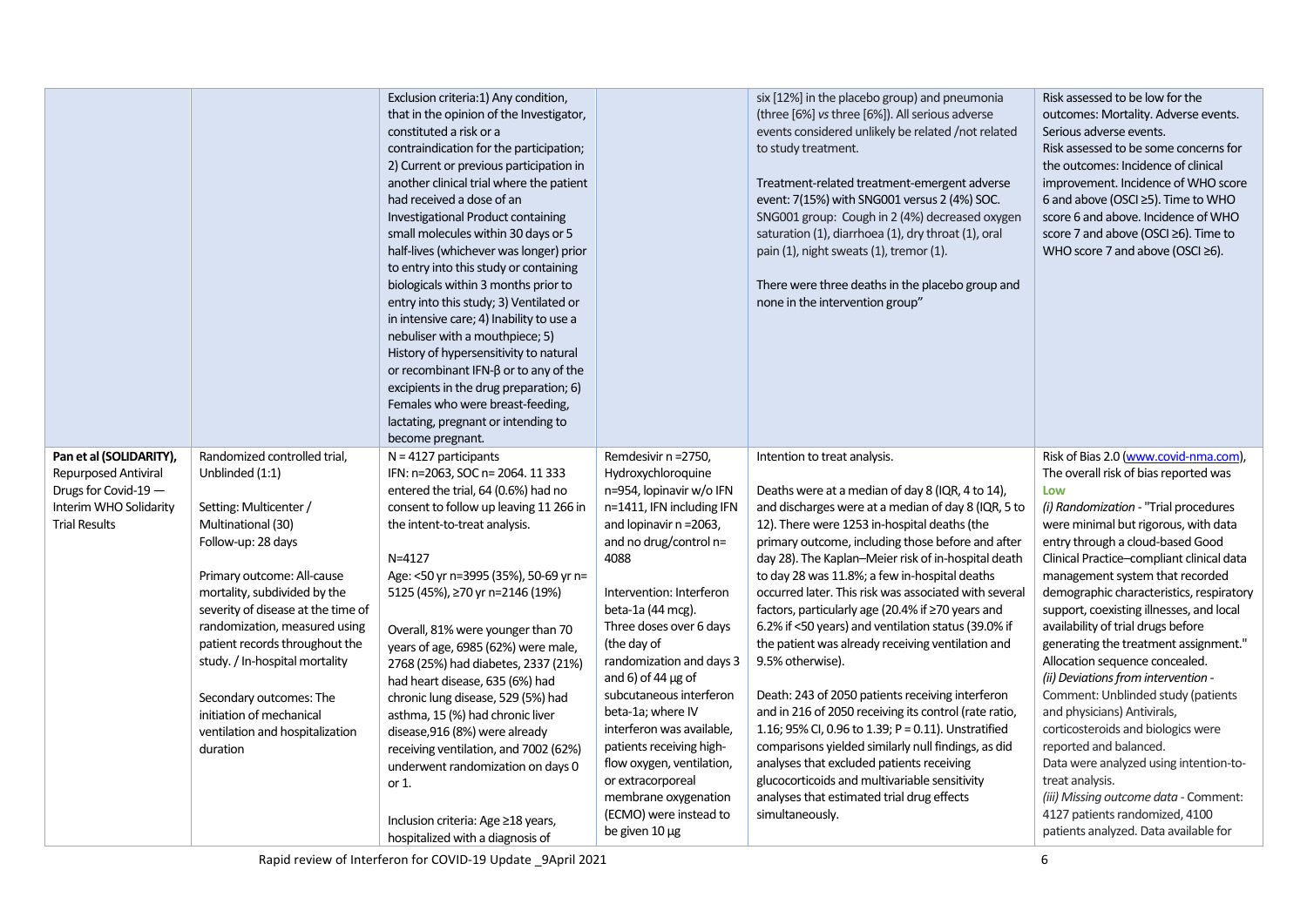|                            |                                   | COVID-19, not known to have              | intravenously daily for 6   | Ventilation: initiated after randomization in 209       | >95% of population. Risk assessed to be     |
|----------------------------|-----------------------------------|------------------------------------------|-----------------------------|---------------------------------------------------------|---------------------------------------------|
|                            |                                   | received any study drug, without         | days.                       | patients receiving interferon and in 210 receiving      | low for the outcome: Mortality.             |
|                            |                                   | anticipated transfer elsewhere within    |                             | its control.                                            | (iv) Measurement of the outcome -           |
|                            |                                   | 72 hours, and, in the physician's view,  | Control: Standard care      |                                                         | Mortality is an observer-reported           |
|                            |                                   | with no contra-indication to any study   | Definition of Standard      |                                                         | outcome, not involving judgement.           |
|                            |                                   | drug.                                    | care: Local standard of     |                                                         | (v) Selection of the reported results - The |
|                            |                                   | Exclusion criteria: patients without     | care                        |                                                         | prospective registry and protocol are       |
|                            |                                   | clear consent to follow-up               |                             |                                                         | available. Trial probably analyzed as pre-  |
|                            |                                   |                                          | Duration: 6 days            |                                                         | specified.                                  |
| Rahmani et al,             | Open label randomized             | $N = 80$ participants, 40 IFN and 40     | Intervention:               | Per protocol/ITT analysis: NR                           | Risk of Bias 2.0 (www.covid-nma.com),       |
| Interferon $\beta$ -1b in  | controlled trial, unblinded.      | standard of care (1:1)                   | IFN $\beta$ -1b (250 mcg    |                                                         | The overall risk of bias reported was       |
| treatment of severe        |                                   |                                          | subcutaneously every        | Time to clinical improvement: IFN group was [9(6-       | Some concerns based on                      |
| COVID-19: A                | Setting: Single center/Iran       | Median age (IQR): 60(50-71)              | other day for two           | 10) vs. 11(9-15) days respectively, $p = 0.002$ ;       | (i) Deviations for intervention -           |
| randomized clinical trial. | Follow up: 27 days.               | 59.09% were male. Severity: Mild:        | consecutive weeks) along    | HR = 2.30; 95% CI 1.33-3.39.                            | Unblinded study. No participant cross-      |
| Department of              |                                   | n=0, Moderate: n=65, Severe: n=1         | with the national           |                                                         | over. No information on co-                 |
| Pharmacotherapy,           | Primary outcome: In the register: | Critical: n=0. No significant difference | protocol medications        | According to the six-category scale, 15.15% and         | interventions of interest, biologics.       |
| Imam Khomeini Hospital     | Response to the treatment         | in terms of the patients'                |                             | 6.06% of patients were discharged in the IFN and        | Administration of antivirals and            |
| Complex, Tehran            | (according the clinical,          | Demographic data was detected            |                             | the control groups at day 7 respectively.               | corticosteroids were reported.              |
| University of Medical      | paraclinical and laboratory       | between the groups. Common               | Standard of care: Control   | OR = 2.76; 95% CI: 0.49-15.42, p = 0.21.                | Appropriate analysis was used;              |
| Sciences, Tehran, Iran.    | findings); Complications of the   | comorbidities: hypertension, diabetes    | group, patients received    |                                                         | participants analyzed according to their    |
|                            | treatment (Interview and          | mellitus and ischemic heart disease.     | only the national protocol  | Day 7: One patient in the control group died at day     | assigned intervention.                      |
|                            | patient's record). In the report: | Dyspnea, fever and cough were the        | medications                 | 7.                                                      | (ii) Measurement of outcome data:           |
|                            | Time to clinical improvement      | most frequent symptoms at the time       |                             | 2 and 4 patients were intubated in the IFN and          | Unblinded study. Mortality is an            |
|                            |                                   | of hospital admission. The median        | Definition of standard      | control groups respectively.                            | observer-reported outcome not               |
|                            | Secondary outcome: In-hospital    | (IQR) time from onset of the             | care: The national          | Day 14, percentage of discharged patients was           | involving judgement. For WHO score 7        |
|                            | complications and 28-day          | symptoms to hospital admission was       | protocol consisted          | 78.79% and 54.55% in the IFN and control groups         | and above, we consider that the             |
|                            | mortality.                        | $7(5-9)$ and $7(4-8)$ days in the IFN    | lopinavir/ ritonavir        | respectively (OR = 3.09; 95% CI: 1.05-9.11, p =         | assessment cannot possibly be               |
|                            |                                   | group and control groups                 | (400/100 mg BD) or          | 0.03). Furthermore, the number of deaths                | influenced by knowledge of                  |
|                            |                                   | respectively.                            | atazanavir/ritonavir        | increased to 1 and 3 patients the IFN and control       | intervention assignment. Risk assessed      |
|                            |                                   |                                          | (300/100 mg daily) plus     | groups respectively."                                   | to be low for the outcome: Mortality.       |
|                            |                                   | Inclusion criteria: ≥18 years old with   | hydroxychloroquine (400     | Day 28: proportion of discharged patients - 93.94%      | Incidence of WHO score 7 and above.         |
|                            |                                   | positive PCR and clinical                | mg BD in first day and      | in the IFN group and 81.82% in the control group        | Clinical improvement (defined as at         |
|                            |                                   | symptoms/signs of pneumonia              | then 200 mg BD) for 7-10    | (OR=3.44; 95% CI: 0.64-18.5, p = 0.12). ICU             | least 2 points improvement on a 6-          |
|                            |                                   | (including dyspnea, cough and fever),    | days                        | admission rate in the control group was higher          | category scale) and WHO score 6 and         |
|                            |                                   | peripheral oxygen saturation (SPO2) ≤    | Other supportive care:      | than the IFN group (66.66% vs. 42.42%, p = 0.04).       | above requires clinical judgment and        |
|                            |                                   | 93% in ambient air or arterial oxygen    | fluid therapy, stress ulcer |                                                         | could be affected by knowledge of           |
|                            |                                   | partial pressure to fractional inspired  | prophylaxis, deep vein      | The length of hospitalization was shorter [11 (9-13)    | intervention receipt but are not likely in  |
|                            |                                   | oxygen (PaO2/FiO2) < 300 or              | thrombosis, treatment of    | days in the IFN group vs. 13(10-17) days in the         | the context of the pandemic.                |
|                            |                                   | $SPO2/FiO2 < 315$ and lung               | electrolyte disorders and   | control group $p = 0.05$ ] but length of ICU stay was   | Risk assessed to be some concerns for       |
|                            |                                   | involvement in chest imaging were        | antibiotic therapy were     | not significantly different between the groups. All-    | the outcomes: Time to clinical              |
|                            |                                   | included.                                | considered according to     | cause 28-day mortality was 6.06% and 18.18% in          | improvement. WHO score 6 and above.         |
|                            |                                   |                                          | the hospital protocols      | the IFN and control groups respectively ( $p = 0.12$ )" | (iii) Selection of the reported results:    |
|                            |                                   | Exclusion criteria: Serious allergic     | Duration: 7-10 days         |                                                         | Neither the protocol nor the statistical    |
|                            |                                   | reactions to IFN, history of suicidal    |                             |                                                         | analysis plan was available, though the     |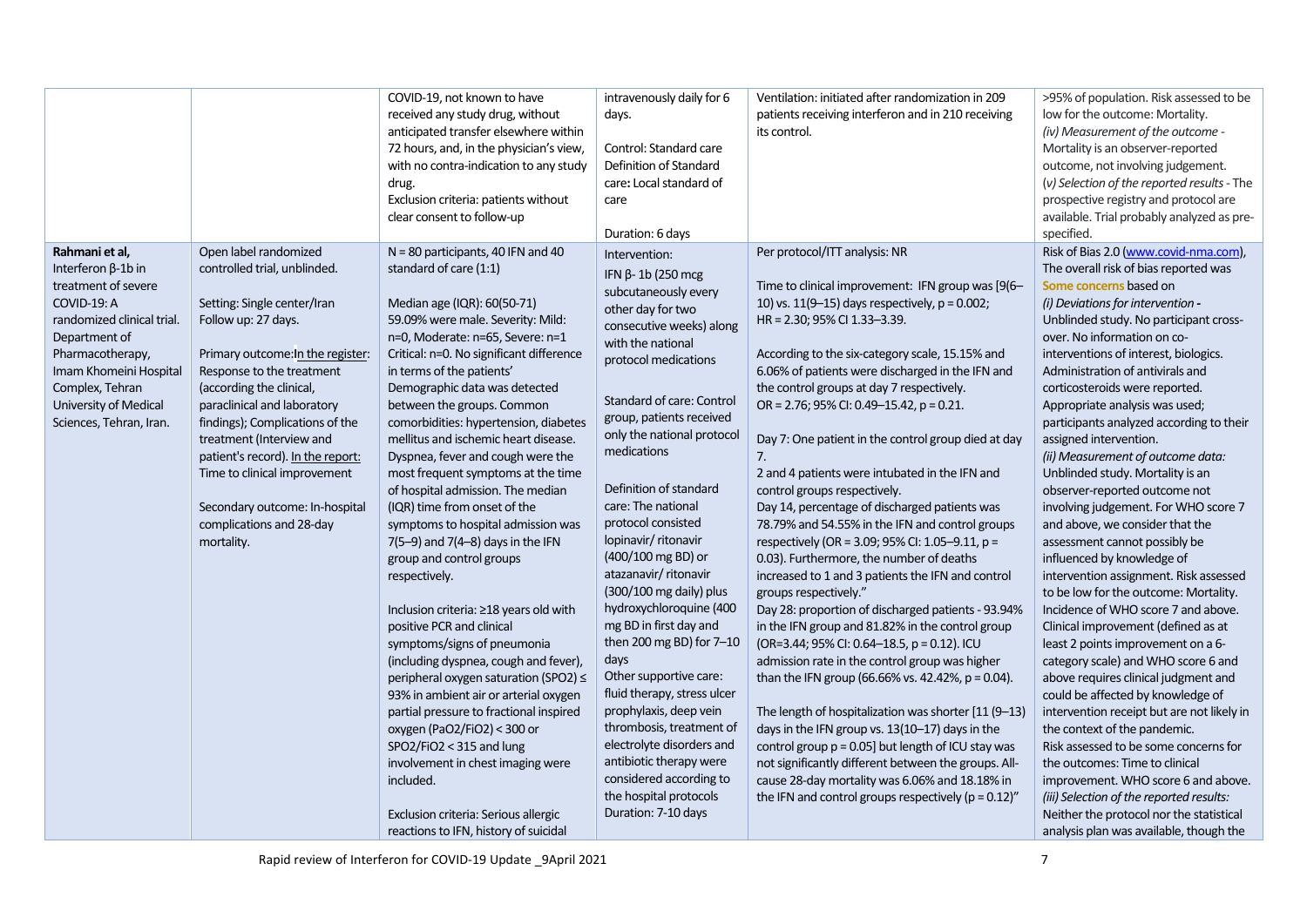|                                             |                                                                     | thoughts and attempts, alanine<br>amino transferase (ALT) > 5x the<br>upper limit of the normal range,<br>uncontrolled underlying diseases such<br>as neuropsychiatric disorders, thyroid<br>disorders, cardiovascular diseases and<br>also pregnant and lactating women<br>were not included. During the study<br>period, patients who received less<br>than 4 doses of IFN $\beta$ -1b were<br>excluded. |                                                              | <b>Complications IFN vs SOC: IFN related common</b><br>adverse effects (injection site reactions 2 (6.06%)<br>and flu-like syndrome 4 (12.12%) occurred only in<br>the IFN group.<br><b>Adverse effects IFN vs SOC:</b> More patients in the<br>control group experienced ARDS 6 (18.18) vs IFN 2<br>(6.06), secondary infections, septic shock 1 (3.03)<br>vs 4 (12.12), AKI 3 (9.09) vs 4 (12.12) and AHI 2<br>(6.06) vs 5 (15.15) compared with patients in the<br>IFN group. | authors stated they will include them as<br>supplementary material. The registry<br>was available and utilized. No<br>information on 'time to clinical<br>improvement' was registered but it was<br>reported as an outcome in the paper.<br>Mortality, WHO score 6 and above and<br>WHO score 7 and above outcomes<br>were taken from the "Clinical outcome"<br>endpoint that was registered and then<br>reported in the paper as "Clinical<br>status". However, the timepoints do not<br>correspond. In the registry it is "end of<br>treatment" and in the paper it is "at day<br>7, 14 and 28". No information on<br>whether the result was selected from<br>multiple outcome measurements or<br>analyses of the data. Trial probably not<br>analyzed as pre-specified. Risk assessed<br>to be some concerns for the outcomes:<br>Time to clinical improvement. Mortality.<br>WHO score 6 and above. WHO score 7<br>and above. |
|---------------------------------------------|---------------------------------------------------------------------|------------------------------------------------------------------------------------------------------------------------------------------------------------------------------------------------------------------------------------------------------------------------------------------------------------------------------------------------------------------------------------------------------------|--------------------------------------------------------------|----------------------------------------------------------------------------------------------------------------------------------------------------------------------------------------------------------------------------------------------------------------------------------------------------------------------------------------------------------------------------------------------------------------------------------------------------------------------------------|-----------------------------------------------------------------------------------------------------------------------------------------------------------------------------------------------------------------------------------------------------------------------------------------------------------------------------------------------------------------------------------------------------------------------------------------------------------------------------------------------------------------------------------------------------------------------------------------------------------------------------------------------------------------------------------------------------------------------------------------------------------------------------------------------------------------------------------------------------------------------------------------------------------------------------------|
| Davoudi-Monfared,<br>Efficacy and safety of | Open label randomized clinical<br>trial                             | N=92 randomised, 81 analysed-42<br>IFN, 39 control. This is reported as                                                                                                                                                                                                                                                                                                                                    | Intervention: IFN $\beta$ -1a in<br>addition to the standard | Only the per protocol analysis is presented in the<br>paper.                                                                                                                                                                                                                                                                                                                                                                                                                     | Risk of Bias 2.0 (www.covid-nma.com)<br>The overall risk of bias reported was                                                                                                                                                                                                                                                                                                                                                                                                                                                                                                                                                                                                                                                                                                                                                                                                                                                     |
| interferon β-1a in                          | Setting: Hospital in Tehran, Iran                                   | due to "drop outs" however 4 died in                                                                                                                                                                                                                                                                                                                                                                       | of care:44                                                   |                                                                                                                                                                                                                                                                                                                                                                                                                                                                                  | <b>High</b>                                                                                                                                                                                                                                                                                                                                                                                                                                                                                                                                                                                                                                                                                                                                                                                                                                                                                                                       |
| treatment of severe                         | Follow up: 4 weeks                                                  | IFN group during IFN dosing, and 7                                                                                                                                                                                                                                                                                                                                                                         | micrograms/ml (12                                            | Time to the clinical response was similar in IFN and                                                                                                                                                                                                                                                                                                                                                                                                                             | Based on missing outcome data: 92                                                                                                                                                                                                                                                                                                                                                                                                                                                                                                                                                                                                                                                                                                                                                                                                                                                                                                 |
| COVID-19: A                                 |                                                                     | dropped out of control arm to join                                                                                                                                                                                                                                                                                                                                                                         | million IU/ml) of                                            | the control groups $(9.7 \pm 5.8 \text{ vs. } 8.3 \pm 4.9 \text{ days})$                                                                                                                                                                                                                                                                                                                                                                                                         | randomized/81 analysed. Four patients                                                                                                                                                                                                                                                                                                                                                                                                                                                                                                                                                                                                                                                                                                                                                                                                                                                                                             |
| randomized                                  | Primary outcome: time to reach                                      | another trial                                                                                                                                                                                                                                                                                                                                                                                              | interferon $\beta$ -1a                                       | respectively, p=0.95).                                                                                                                                                                                                                                                                                                                                                                                                                                                           | in the intervention arm were excluded                                                                                                                                                                                                                                                                                                                                                                                                                                                                                                                                                                                                                                                                                                                                                                                                                                                                                             |
| clinical trial                              | clinical response (days). Clinical                                  |                                                                                                                                                                                                                                                                                                                                                                                                            | (ReciGen®, CinnaGen Co.,                                     |                                                                                                                                                                                                                                                                                                                                                                                                                                                                                  | because they died before finishing the                                                                                                                                                                                                                                                                                                                                                                                                                                                                                                                                                                                                                                                                                                                                                                                                                                                                                            |
| Department of<br>Pharmacotherapy,           | response was defined according<br>to the six-category ordinal scale | Mean age: 58 yrs<br>44/81 were male                                                                                                                                                                                                                                                                                                                                                                        | Iran) was injected<br>subcutaneously three                   | Investigators reported lower 28-day overall<br>mortality in the IFN group (8 versus 17 deaths).                                                                                                                                                                                                                                                                                                                                                                                  | first week treatment (i.e., received <3<br>doses of IFN). The reason for missing                                                                                                                                                                                                                                                                                                                                                                                                                                                                                                                                                                                                                                                                                                                                                                                                                                                  |
| Imam Khomeini Hospital                      | [19]. This scale classifies patients                                | Hypertension (38.3%), cardiovascular                                                                                                                                                                                                                                                                                                                                                                       | times weekly for two                                         | However this excludes 4 deaths, all in the IFN arm,                                                                                                                                                                                                                                                                                                                                                                                                                              | data is associated with the outcome for                                                                                                                                                                                                                                                                                                                                                                                                                                                                                                                                                                                                                                                                                                                                                                                                                                                                                           |
| Complex, Tehran                             | in six categories according to the                                  | diseases (28.4%), diabetes mellitus                                                                                                                                                                                                                                                                                                                                                                        | consecutive weeks.                                           | which were omitted from the analysis. These                                                                                                                                                                                                                                                                                                                                                                                                                                      | mortality, time to clinical improvement                                                                                                                                                                                                                                                                                                                                                                                                                                                                                                                                                                                                                                                                                                                                                                                                                                                                                           |
| University of Medical                       | severity of the viral pneumonia.                                    | (27.2%), endocrine disorders (14.8%),                                                                                                                                                                                                                                                                                                                                                                      |                                                              | deaths occurred during interferon dosing; 2 had                                                                                                                                                                                                                                                                                                                                                                                                                                  | and WHO clinical progression scale                                                                                                                                                                                                                                                                                                                                                                                                                                                                                                                                                                                                                                                                                                                                                                                                                                                                                                |
| Sciences, Tehran, Iran.                     | The six categories are: (1)                                         | and malignancy (11.1%) were                                                                                                                                                                                                                                                                                                                                                                                | Standard of care: (the                                       | received 1 dose, and 2, 2 doses of interferon.                                                                                                                                                                                                                                                                                                                                                                                                                                   | outcomes (estimated using an ordinal                                                                                                                                                                                                                                                                                                                                                                                                                                                                                                                                                                                                                                                                                                                                                                                                                                                                                              |
|                                             | discharge (2) hospital admission,                                   | common baseline diseases.                                                                                                                                                                                                                                                                                                                                                                                  | hospital protocol)                                           | When these deaths are included in an ITT, there                                                                                                                                                                                                                                                                                                                                                                                                                                  | scale that takes death into account).                                                                                                                                                                                                                                                                                                                                                                                                                                                                                                                                                                                                                                                                                                                                                                                                                                                                                             |
|                                             | not requiring oxygen (3) hospital                                   |                                                                                                                                                                                                                                                                                                                                                                                                            | consisted of                                                 | are 12 deaths in the interferon group and 17 in the                                                                                                                                                                                                                                                                                                                                                                                                                              | Seven patients in the control arm were                                                                                                                                                                                                                                                                                                                                                                                                                                                                                                                                                                                                                                                                                                                                                                                                                                                                                            |
|                                             | admission, requiring oxygen (4)                                     | Inclusion criteria:                                                                                                                                                                                                                                                                                                                                                                                        | hydroxychloroquine (400                                      | control group, RR 0.71 (95% CI 0.38 to 1.31)                                                                                                                                                                                                                                                                                                                                                                                                                                     | excluded because the left the study to                                                                                                                                                                                                                                                                                                                                                                                                                                                                                                                                                                                                                                                                                                                                                                                                                                                                                            |
|                                             | hospital<br>admission, requiring non-                               | Adult patients admitted to hospital<br>with severe COVID-19 infection: (1)                                                                                                                                                                                                                                                                                                                                 | mg BD in first day and<br>then 200 mg BD) plus               | Investigators report that                                                                                                                                                                                                                                                                                                                                                                                                                                                        | enter another trial.<br>Risk assessed to be high for the                                                                                                                                                                                                                                                                                                                                                                                                                                                                                                                                                                                                                                                                                                                                                                                                                                                                          |
|                                             | invasive positive pressure                                          | hypoxemia (need for noninvasive or                                                                                                                                                                                                                                                                                                                                                                         | lopinavir/ritonavir                                          | "Early administration (<10 days after symptom                                                                                                                                                                                                                                                                                                                                                                                                                                    | outcomes: Mortality. Time to clinical                                                                                                                                                                                                                                                                                                                                                                                                                                                                                                                                                                                                                                                                                                                                                                                                                                                                                             |
|                                             | ventilation (5) hospital                                            | invasive respiratory support to                                                                                                                                                                                                                                                                                                                                                                            | (400/100 mg BD) or                                           | onset) significantly reduced mortality (OR=13.5;                                                                                                                                                                                                                                                                                                                                                                                                                                 | improvement. WHO clinical progression                                                                                                                                                                                                                                                                                                                                                                                                                                                                                                                                                                                                                                                                                                                                                                                                                                                                                             |
|                                             | admission requiring                                                 | provide capillary oxygen saturation                                                                                                                                                                                                                                                                                                                                                                        | atazanavir/ritonavir                                         | 95% CI: 1.5-118). However, late administration of                                                                                                                                                                                                                                                                                                                                                                                                                                |                                                                                                                                                                                                                                                                                                                                                                                                                                                                                                                                                                                                                                                                                                                                                                                                                                                                                                                                   |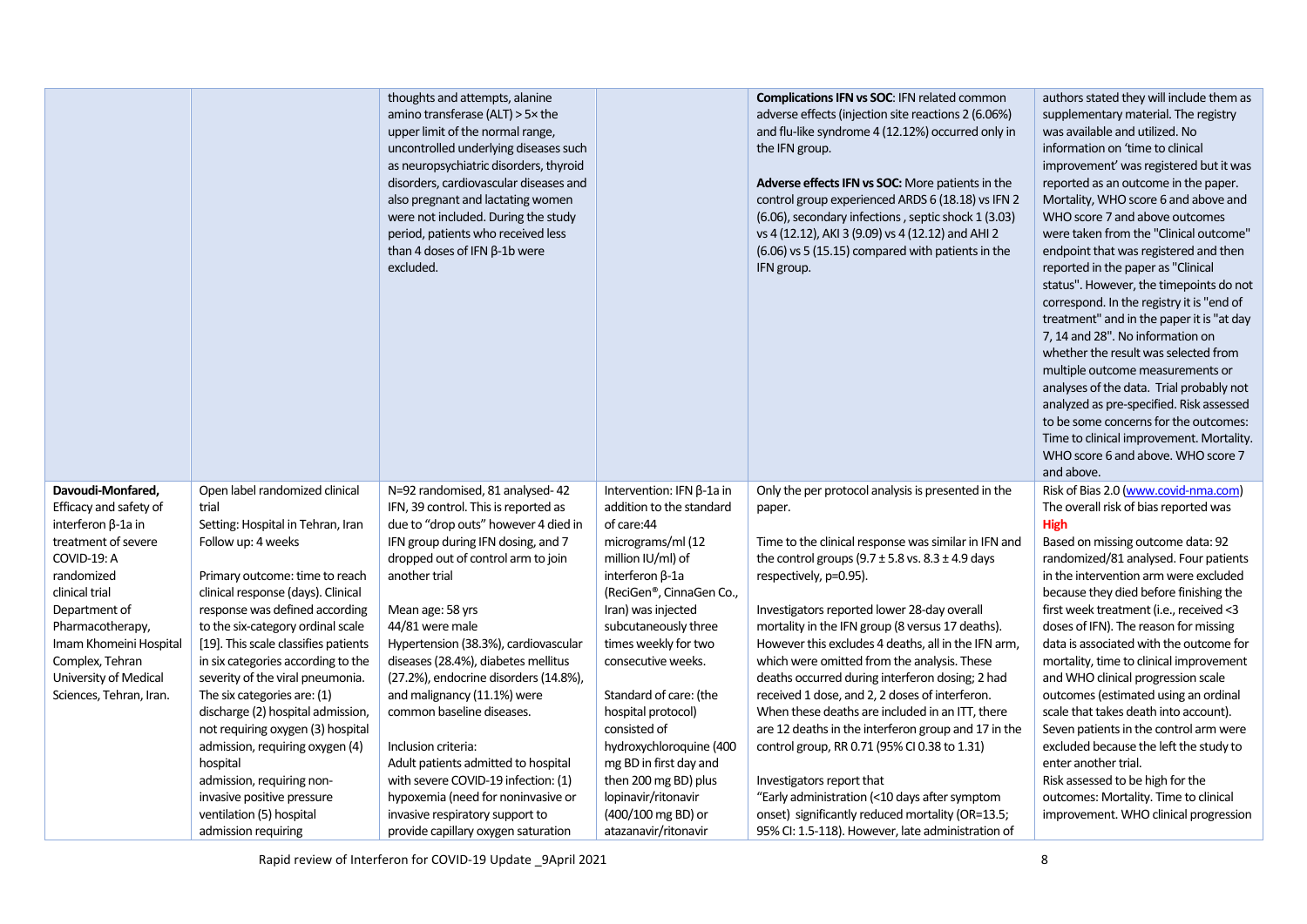| invasive mechanical ventilation<br>(6) death. Time to clinical<br>response was considered days<br>required to at least two scores<br>improvement in the scale or<br>patient's discharge, which one<br>that occurred sooner.<br>Secondary outcomes:<br>Duration of mechanical<br>ventilation, duration of hospital<br>stay, length of ICU stay, 28-day<br>mortality, effect of early or late<br>(before or after 10 days<br>of onset of the symptoms)<br>administration of IFN on<br>mortality, adverse effects and<br>complications<br>during the hospitalization. The<br>Naranjo scale was used for<br>evaluation of adverse effects of<br>IFN. | above 90%) (2) Hypotension (systolic<br>blood pressure less than 90 mmHg or<br>vasopressor requirement) (3) renal<br>failure secondary to COVID-19<br>(according to KDIGO definition) (4)<br>neurologic disorder secondary to<br>COVID-19 (decrease of 2 or more<br>scores in Glasgow Coma Scale) (5)<br>thrombocytopenia secondary to<br>COVID-19 (platelet count less than<br>150000 /mm3) (6) severe<br>gastrointestinal symptoms secondary<br>to COVID-19 (vomiting/diarrhea that<br>caused at least mild dehydration).<br>Exclusion criteria: allergy to IFNs,<br>receiving IFNs for any other reasons,<br>previous suicide attempts, alanine<br>amino transferase (ALT) $> 5 \times$ the<br>upper limit of the normal range and<br>pregnant women. | (300/100 mg daily) for 7-<br>10 days. Also primary<br>care, respiratory support,<br>fluid, electrolytes,<br>analgesic, antipyretic,<br>corticosteroid and<br>antibiotic were<br>recommended in the<br>hospital protocol if<br>indicated.<br>26 (62%) of interferon<br>and 15 (44%) of control<br>participants received<br>corticosteroids. | INF did not show significant effect (OR=2.1; 95% CI:<br>0.48-9.6)." It is unclear how this analysis was<br>performed, and how participants receiving IFN 10<br>days after symptom onset were categorised.<br>On day 14, 67% vs. 44% of patients in the IFN group<br>and the control group were discharged,<br>respectively (OR= 2.5; 95% CI: 1.05- 6.37). NOTE:<br>this is not specified as an endpoint in the methods<br>Duration of mechanical ventilation was similar(days<br>$\pm$ SD) IFN 10.86 $\pm$ 5.38 vs 7.82 $\pm$ 7.84, p=0.47<br>Length of hospital stay (days ± SD) was similar IFN<br>$14.80 \pm 8.45$ vs $12.25 \pm 7.48$ , p= 0.69<br>Length of ICU stay (days ± SD) was similar IFN 7.71<br>$\pm$ 8.75 vs 8.52 $\pm$ 7.48, p=0.42<br><b>Complications IFN vs SOC:</b><br>Acute kidney injury 12 (29%) vs 11 (28%), p=0.58<br>Nosocomial infections 11 (26%) vs 5 (13%) p=0.09<br>Septic shock 10 (24%) vs 7 (18%), p=0.35<br>Hepatic failure 5 (12%) vs 9 (23%), p=0.15<br>DVT 1 (2%) vs 0, p=0.51 | scale score 6 and above. WHO clinical<br>progression scale score 7 and above.<br>There were also concerns with the<br>reporting on randomisation and<br>allocation concealment, lack of blinding<br>and unclear risk of selective outcome<br>reporting (no protocol was available). |
|--------------------------------------------------------------------------------------------------------------------------------------------------------------------------------------------------------------------------------------------------------------------------------------------------------------------------------------------------------------------------------------------------------------------------------------------------------------------------------------------------------------------------------------------------------------------------------------------------------------------------------------------------|----------------------------------------------------------------------------------------------------------------------------------------------------------------------------------------------------------------------------------------------------------------------------------------------------------------------------------------------------------------------------------------------------------------------------------------------------------------------------------------------------------------------------------------------------------------------------------------------------------------------------------------------------------------------------------------------------------------------------------------------------------|--------------------------------------------------------------------------------------------------------------------------------------------------------------------------------------------------------------------------------------------------------------------------------------------------------------------------------------------|----------------------------------------------------------------------------------------------------------------------------------------------------------------------------------------------------------------------------------------------------------------------------------------------------------------------------------------------------------------------------------------------------------------------------------------------------------------------------------------------------------------------------------------------------------------------------------------------------------------------------------------------------------------------------------------------------------------------------------------------------------------------------------------------------------------------------------------------------------------------------------------------------------------------------------------------------------------------------------------------------------------------|-------------------------------------------------------------------------------------------------------------------------------------------------------------------------------------------------------------------------------------------------------------------------------------|
|                                                                                                                                                                                                                                                                                                                                                                                                                                                                                                                                                                                                                                                  |                                                                                                                                                                                                                                                                                                                                                                                                                                                                                                                                                                                                                                                                                                                                                          |                                                                                                                                                                                                                                                                                                                                            | <b>Adverse effects IFN vs SOC:</b><br>By ITT, RR for adverse effect 14 (95% CI 1.92 to                                                                                                                                                                                                                                                                                                                                                                                                                                                                                                                                                                                                                                                                                                                                                                                                                                                                                                                               |                                                                                                                                                                                                                                                                                     |
|                                                                                                                                                                                                                                                                                                                                                                                                                                                                                                                                                                                                                                                  |                                                                                                                                                                                                                                                                                                                                                                                                                                                                                                                                                                                                                                                                                                                                                          |                                                                                                                                                                                                                                                                                                                                            | 102.13)<br>Hypersensitivity reactions 1 (2%) vs 0 p=0.51<br>IFN-related injection reactions 8(19%) vs 0<br>Neuropsychiatric problems 4 (10%) vs 0 p=0.06<br>Indirect hyperbilirubinemia 1 (2%) vs 1 (3%) p= 0.73                                                                                                                                                                                                                                                                                                                                                                                                                                                                                                                                                                                                                                                                                                                                                                                                     |                                                                                                                                                                                                                                                                                     |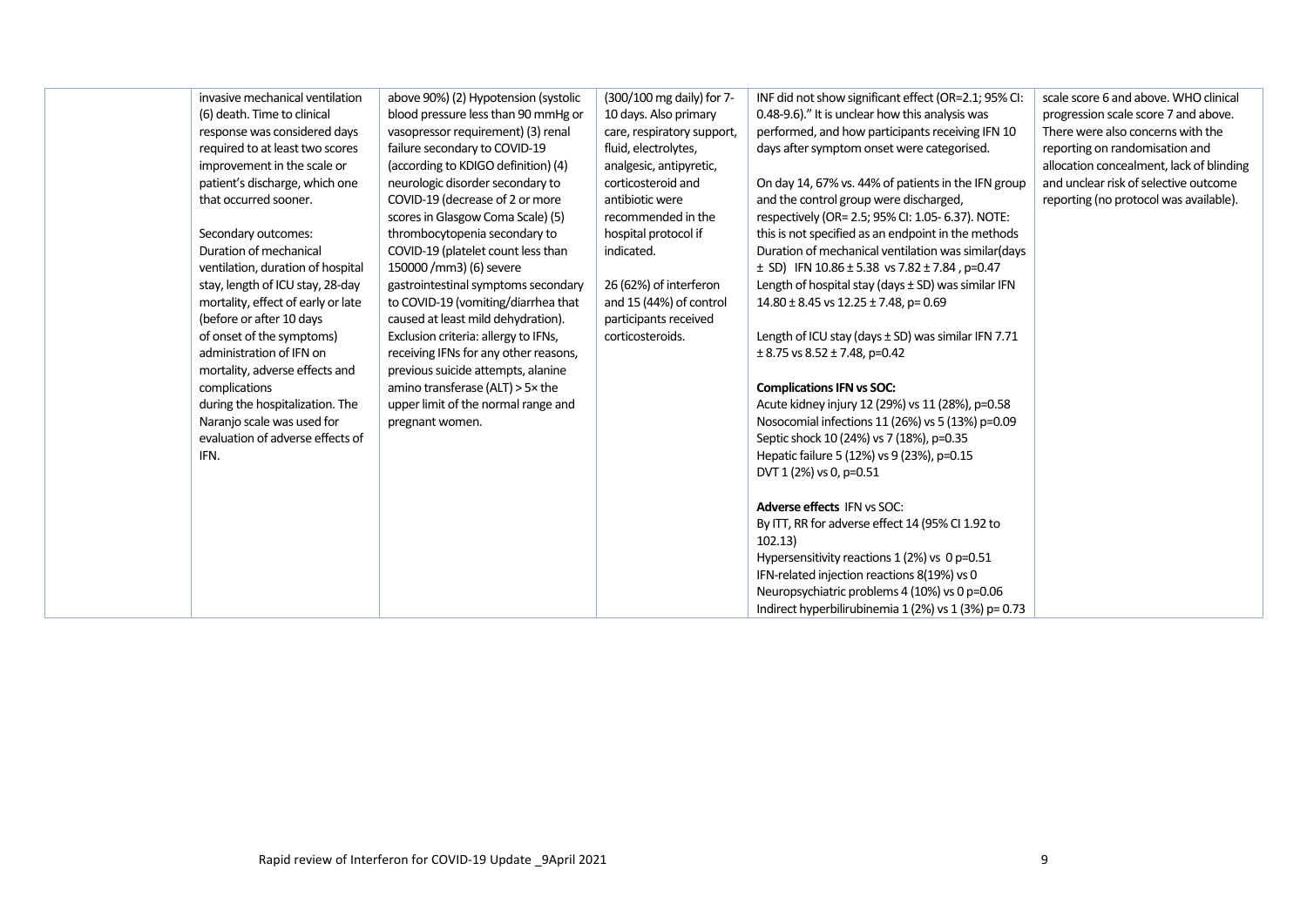## **Table 2. List of planned and ongoing studies (source: [www.covid-nma.com](http://www.covid-nma.com/) 18 March 2021)**

| Treatment (per arm)                                                                                                                                                   |      | Sample size Severity at enrollment | Sponsor/Funder                                                                                    | Reg. number             |
|-----------------------------------------------------------------------------------------------------------------------------------------------------------------------|------|------------------------------------|---------------------------------------------------------------------------------------------------|-------------------------|
| (1) Umifenovir vs (2) Umifenovir + interferon alpha                                                                                                                   | 100  | Moderate/severe                    | Tongji Hospital                                                                                   | <b>NCT04254874</b>      |
| (1) Chloroquine vs (2) Hydroxychloroquine vs (3) Remdesivir vs (4) Lopinavir + ritonavir + interferon<br>beta1 vs (5) Standard of care                                | 1000 | Moderate/severe/critical           | Vilnius University Hospital Santaros Klinikos                                                     | EUCTR2020-001366-11-LT  |
| (1) Interferon alpha vs (2) Recombinant super-compound interferon (rSIFN-co)                                                                                          | 100  | Moderate/severe                    | West China Hospital, Sichuan University                                                           | ChiCTR2000029638        |
| (1) Antiviral therapy + TCM vs (2) Antiviral therapy + TCM + interferon alpha2b vs (3) Antiviral<br>therapy + TCM vs (4) Antiviral therapy + TCM + interferon alpha2b | 480  | Moderate/severe                    | The First Affiliated Hospital of Medical College of Zhejiang<br>University                        | ChiCTR2000029573        |
| (1) Interferon beta 1a vs (2) Placebo                                                                                                                                 | 100  | Mild/moderate                      | CinnaGen company                                                                                  | IRCT20200511047396N1    |
| (1) Interferon alpha vs (2) Interferon beta vs (3) Placebo                                                                                                            | 76   | No restriction on type of patients | Mashhad University of Medical Sciences                                                            | IRCT20161206031256N3    |
| (1) Hydroxychloroquine vs (2) Hydroxychloroquine + raltegravir vs (3) Hydroxychloroquine +<br>interferon beta + raltegravir                                           | 60   | Severe                             | Jahrom University of Medical Sciences                                                             | IRCT20200412047042N1    |
| (1) Interferon alpha2b vs (2) Lopinavir + ritonavir vs (3) Lopinavir + ritonavir + interferon alpha2b                                                                 | 90   | No restriction on type of patients | The First Hospital of Changsha; The Second Xiangya Hospital of<br><b>Central South University</b> | ChiCTR2000029496        |
| (1) Interferon alpha1b + ribavirin vs (2) Lopinavir + ritonavir + interferon alpha1b vs (3) Lopinavir +<br>ritonavir + ribavirin + interferon beta1                   | 108  | Mild/moderate                      | Chongqing Public Health Medical Center                                                            | ChiCTR2000029387        |
| (1) Interferon beta 1a vs (2) Standard of care                                                                                                                        | 126  | Moderate/severe                    | <b>IRCCS San Raffaele</b>                                                                         | NCT04449380             |
| (1) Hydroxychloroquine vs (2) Lopinavir + ritonavir vs (3) Interferon beta<br>1a vs (4) Dexamethasone vs (5) Placebo                                                  | 2500 | Moderate/severe/critical           | University of Oxford                                                                              | EUCTR-2020-001113-21-GB |
| (1) Hydroxychloroquine vs (2) Remdesivir vs (3) Lopinavir + ritonavir vs (4) Lopinavir + ritonavir +<br>interferon beta1 vs (5) Standard of care                      | 3100 | Moderate/severe/critical           | Institut National de la Sant© Et de la Recherche M©dicale,<br>France                              | <b>NCT04315948</b>      |
| (1) Hydroxychloroquine vs (2) Lopinavir + ritonavir vs (3) Lopinavir + ritonavir + interferon<br>beta1 vs (4) Remdesivir vs (5) Standard of care                      | 800  | Severe                             | Gesundheit Nord gGmbH                                                                             | EUCTR2020-001549-38-DE  |
| (1) Interferon beta-1b + clofazimine vs (2) Clofazimine vs (3) Standard of care                                                                                       | 81   | No restriction on type of patients | The University of Hong Kong                                                                       | NCT04465695             |
| (1) Umifenovir + interferon alpha vs (2) Umifenovir + interferon alpha + bromhexine                                                                                   | 60   | Mild                               | Second Affiliated Hospital of Wenzhou Medical University                                          | <b>NCT04273763</b>      |
| (1) Type 1 interferon vs (2) Placebo                                                                                                                                  | 60   | Moderate/severe/critical           | Centre Hospitalier Universitaire, Amiens                                                          | NCT04469491             |
| (1) Lopinavir + ritonavir + ribavirin + interferon beta1 vs (2) Lopinavir + ritonavir                                                                                 | 70   | Mild/moderate                      | The University of Hong Kong                                                                       | <b>NCT04276688</b>      |
| (1) Xiyanping injection + Lopinavir/ritonavir + alpha-interferon nebulization vs (2) Lopinavir +<br>ritonavir + interferon alpha                                      | 348  | Mild/moderate                      | Jiangxi Qingfeng Pharmaceutical Co. Ltd.                                                          | <b>NCT04275388</b>      |
| (1) Interferon alpha2b vs (2) Standard of care                                                                                                                        | 40   | Moderate                           | Cadila Healthcare Limited                                                                         | NCT04480138             |
| (1) Interferon vs (2) Standard of care                                                                                                                                | 60   | Severe/critical                    | Ghoum University of Medical Sciences                                                              | IRCT20160118026097N3    |
| (1) Interferon beta-1a + remdesivir vs (2) Remdesivir                                                                                                                 | 1038 | Moderate/severe/critical           | National Institute of Allergy and Infectious Diseases (NIAID)                                     | NCT04492475             |
| (1) Interferon beta 1a vs (2) Standard of care                                                                                                                        | 30   | No restriction on type of patients | Tehran University of Medical Sciences                                                             | IRCT20100228003449N28   |
| 1) Interferon beta-1b + ribavirin vs (2) Standard of care                                                                                                             | 96   | Moderate/severe/critical           | The University of Hong Kong                                                                       | NCT04494399             |
| (1) Interferon beta 1a vs (2) Standard of care                                                                                                                        | 30   | No restriction on type of patients | Tehran University of Medical Sciences                                                             | IRCT20100228003449N27   |
| (1) Interferon alpha2a + ribavirin vs (2) Umifenovir + ribavirin                                                                                                      | 30   | Mild/moderate                      | Foshan First People's Hospital                                                                    | ChiCTR2000030922        |
| (1) Favipiravir + interferon beta 1a vs (2) Lopinavir + ritonavir + interferon beta 1a                                                                                | 60   | Moderate                           | Bandare-abbas University of Medical Sciences                                                      | IRCT20200506047323N3    |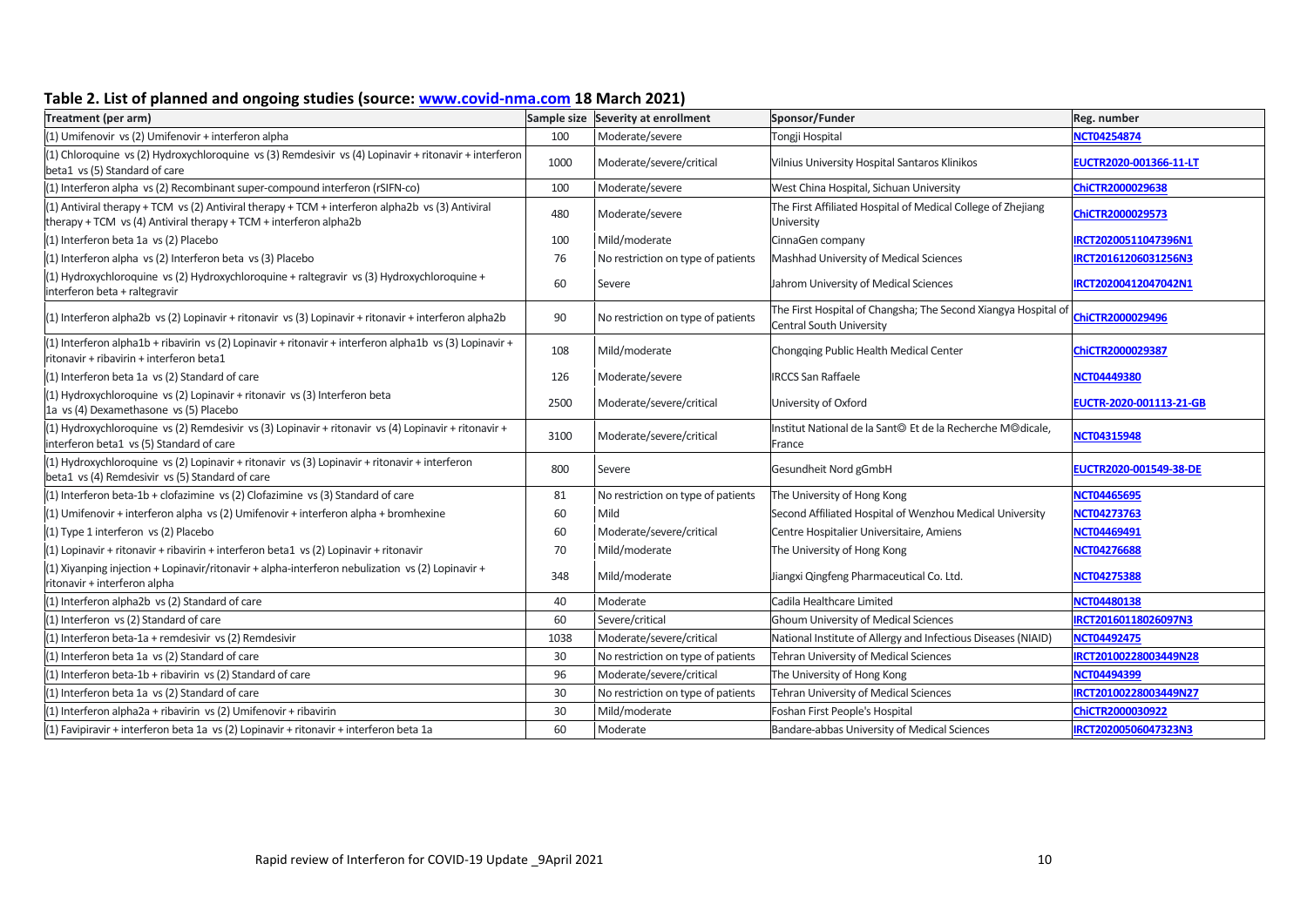## **Appendix 1: Search strategy**

## **Date for the updated review**: 1 March 2021

## **Database: Cochrane COVID-19 Study Register**

**Search Strategy:** Interferon OR interferons; filtered by: Intervention assignment = Randomised

**Date searched:** 1 May 2020 – 1 March 2021

**Number of studies:** 79 studies (137 records) – imported 114 (23 duplicates)

## **Database: LOVE (Living Overview of Evidence) PLATFORM**

**Search terms:** Interferon OR interferons; filtered by Publication type = Prevention or treatment and Type of study = RCT

**Records retrieved:** 73 randomised trials – imported 28 (45 duplicates)

## **Database: LOVE (Living Overview of Evidence) PLATFORM**

**Search terms:** Interferon OR interferons; filtered by Publication type = Prevention or treatment

**Records retrieved:** 34 systematic reviews (imported 30 (4 duplicates)